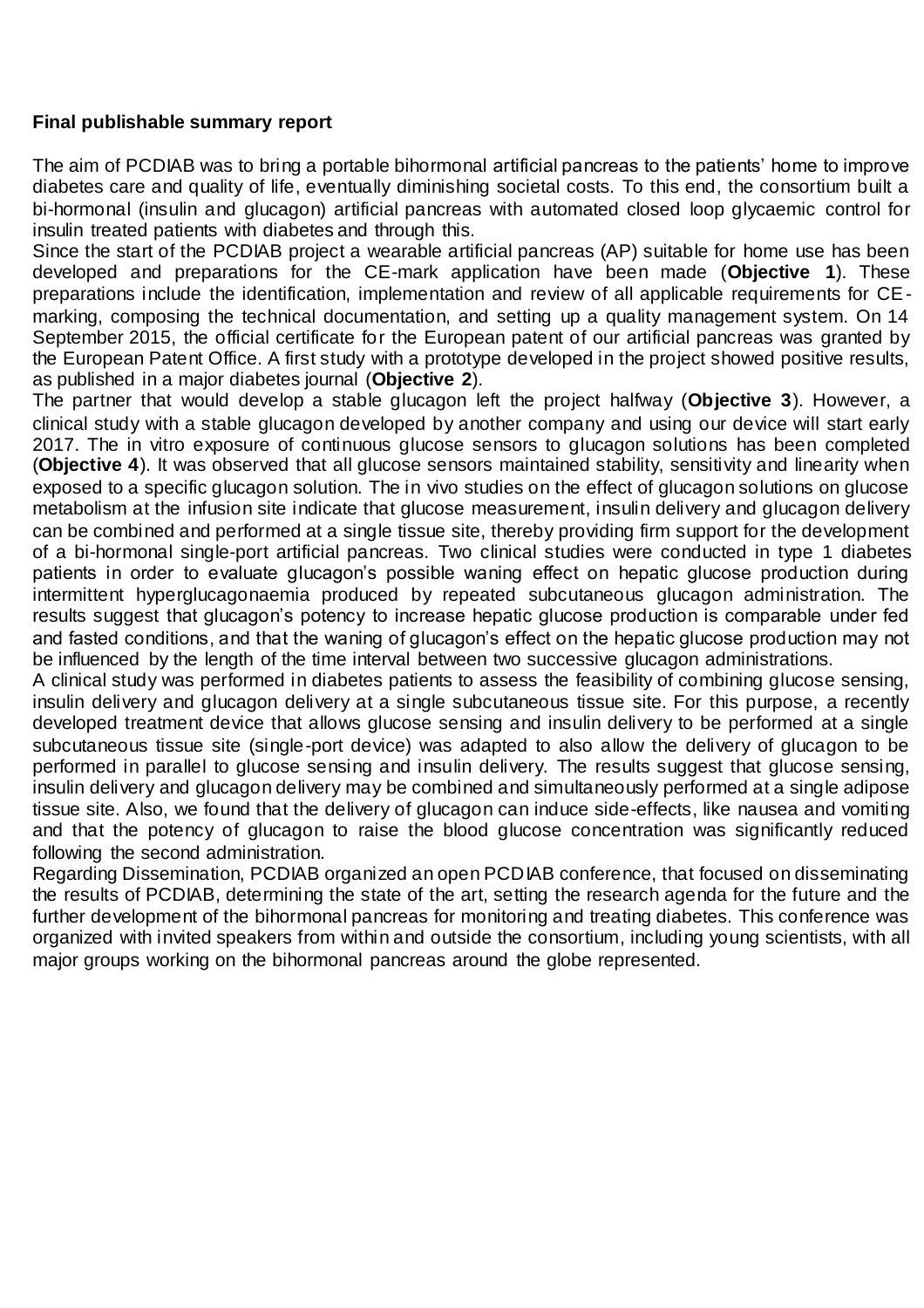The PCDIAB consortium built and evaluated a bi-hormonal (insulin and glucagon) artificial pancreas with automated closed loop glycaemic control for insulin treated patients with diabetes and through this, realize a breakthrough in diabetes management.

**First Objective** of this project was to create a small portable artificial pancreas prototype based on commercially available continuous glucose monitoring devices, insulin pumps and existing technologies such as wireless internet connection and/or blue tooth connection. Compared to the previous prototype, the new prototype will be miniaturized, the housing will be redesigned, the algorithm will be improved and a continuous glucose monitoring performance alert will be developed. The software for the control algorithm will be embedded into the device. The development of this prototype enables wearing the artificial pancreas in daily life.

**Second Objective:** To test the portable artificial pancreas at home. For the validation of the artificial pancreas prototypes under real life circumstances the clinical trials comprise several safety and effectiveness studies to prepare the artificial pancreas devices for the use at home.

**Third Objective:** To optimize subcutaneous glucagon administration. To prevent and/or treat episodes of hypoglycaemia in a closed loop setting, administration of subcutaneous glucagon is desirable. The current commercially available glucagon is a freeze-dried powder that has to be reconstituted before use. Long-time use of a bi-hormonal artificial pancreas requires an improved glucagon formulation. The glucagon dynamics and the dose-response relationship will be investigated in clamp studies in patients with diabetes type 1.

**Fourth Objective:** To test possible interaction between subcutaneous glucagon administration and continuous glucose monitoring, to enable future development of a single-port system. Singleport entails that only one skin perforation is made, and a single catheter is used both for insulin delivery and glucose sensing. By inserting a special catheter into subcutaneous adipose tissue of patients with diabetes simultaneous insulin delivery and glucose sampling can be performed. Previous studies by consortium partners have shown that the glucose concentration observed at the tissue site of insulin delivery correlates well with that seen in plasma. One of the partners is developing a single-port artificial pancreas by modifying an insulin infusion catheter to accommodate a continuous, off the-shelf glucose sensor. To this, glucagon delivery will be added, provided no interaction can be shown between glucagon delivery, insulin delivery and continuous glucose monitoring.

Overview of project objectives:

OB 1 To create a small portable artificial pancreas prototype [M 9]

OB 2 To test and validate the portable artificial pancreas at home, in daily life [M 45]

OB 3 To develop a glucagon formulation [M36]

OB 4 To test possible interaction between subcutaneous glucagon administration and continuous glucose monitoring, to enable future development of a single-port system [M36]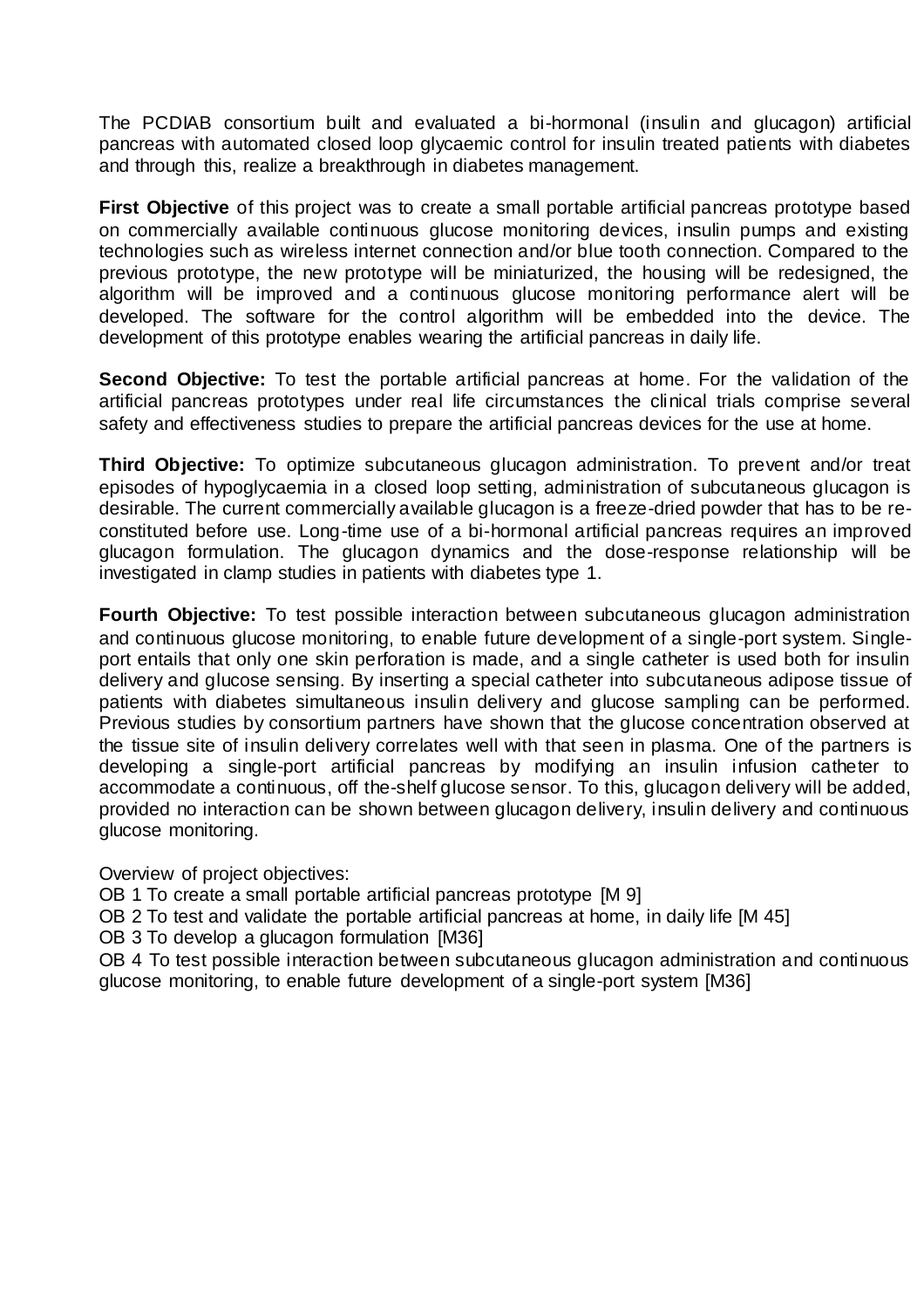Please provide a description of the main S & T results/foregrounds. The length of this part cannot exceed 25 pages.

Since the start of the PCDIAB project, a wearable artificial pancreas suitable for home use has been developed and preparations for the CE-mark application have been made. These preparations include the identification, implementation and review of all applicable requirements for CE-marking, composing the technical documentation, and setting up and implementing a quality management system. The quality management system will be certified according to ISO 13485 in August 2016. and covers R&D, production and after-sales/service. The results of the pilot study have been used to further improve the artificial pancreas; one important reason was to allow patients to operate the system independently without assistance of the research team. After the upcoming clinical study Inreda can apply for the CEmark. Furthermore, the AMC and Inreda intensified the collaboration with a pharmaceutical company in order to facilitate the pumpable glucagon coming on the market. In August 2016 a stable glucagon solution with preservatives will become available. On 14 September 2015, the official certificate for the European patent of the artificial pancreas was granted by the European Patent Office.

**D2.11** and **D2.13** were uploaded in August and March 2013 and describe the embedding software.

The software for full functioning of the AP was developed and enables the AP to work autonomously and without remote control. The software was extensively tested and validated. Each active artificial pancreas device wirelessly transmits relevant data to the central database. Authorized persons can log in to the web portal and access and visualize the data. This system was used for telemonitoring during the pilot trial. The developed communication protocol ensures unambiguous external communication of the AP. The protocol is based on the FTP standard, includes error checking and facilitates unambiguous processing and exchange of data in the PCDIAB user portal. D2.11 was delivered not after 6 months but after 12 months because the delivery date set in the DoW (M6) was wrong due to an administrative error. To illustrate this, the DoW mentioned in the task description of Task 2.1 "A clear milestone is in month12 when the embedded software should be available for the CRC device". Indeed D2.11 was delivered by month 12.

**D2.2** was uploaded in August 2013 and described the wireless connectivity.

The AP will connect to the central database via the internet. In order to give the AP access to the internet we use a WIFI (Wireless) access point. The AP connects to a mobile access point that is connected to a local available router. The hardware was selected and tested. The wireless WIFI hardware was successfully integrated in the housing of the AP device. In the second half of the project the wireless connectivity was further optimized.

**D2.33**, **D2.31** and **D2.32** were uploaded in February 2013, August 2013 and February 2014, respectively and describe the miniature hardware.

The design of the housing of the artificial pancreas has been optimized, including several fittings for dedicated components and the used materials. The final model is presented in deliverable 2.34: Design for housing final two port model. This device is ready for CE testing and was used in the pilot trial. In addition, a standardized workflow of the design process has been established. For the one port model (combination of subcutaneous glucose sensor and infusion set) a conceptual design has been created (deliverable 2.35: Design for housing CRC one port model). All dedicated electronics should fit inside the one port model. This design consists of three parts, namely the glucose sensor transmitter, the infusion set cannula and the infusion set tube with adapter. The infusion set cannula and infusion set tube with adapter are disposables, which will have to be changed every three days. The transmitter can be re-used on new infusion sets for at least three years.

**D2.4** was uploaded in February and describe the CGM alter performance and validation.

The developed AP includes a closed-loop algorithm that uses two continuous glucose measurements as input and insulin and glucagon administration as output. The sensitivity of the glucose sensors changes during their lifetime and they are likely to fail within one week. Therefore, an algorithm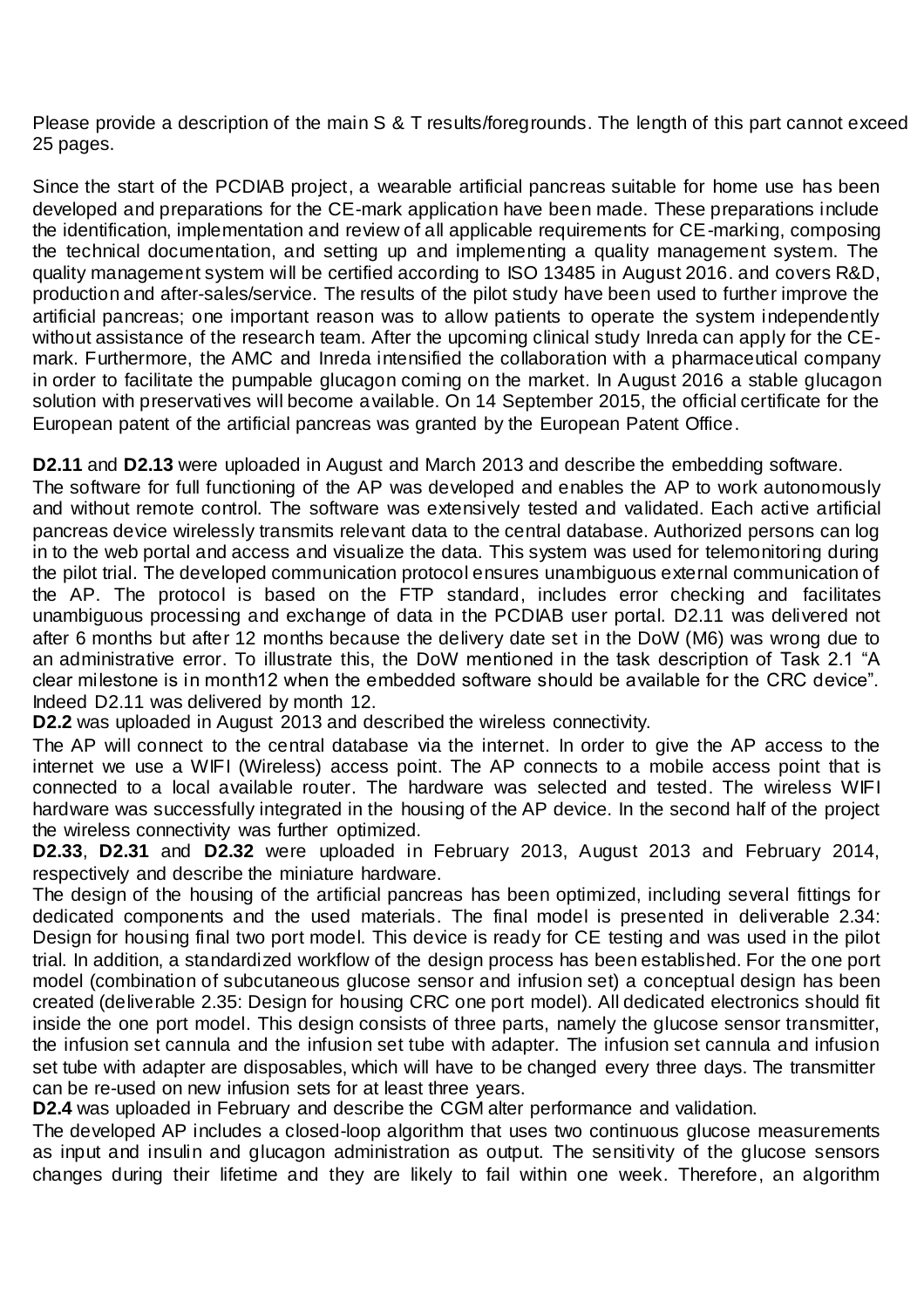capable of detecting glucose sensor performance was developed based on data available from the clinical studies with the AP. Special attention was given to documented special events (calibration, sensor changes, etc.) and an algorithm with a level of confidence between 0 and 100% for sensor performance was designed. The algorithm uses six parameters: the first is the difference between a

finger stick measurement and corresponding sensor value; the second is the difference between the two used sensors; the third and fourth are a measure for correlation between the two sensors; the fifth is a measure for noise present in the sensor signal; and the sixth is a measure for the duration of a flat signal. The algorithm was tested on a control dataset. This provided a median level of confidence of both sensor 1 and 2 of 80% during the 30 minutes prior to special events (N=3) and 60% during the 30 minutes prior to calibration (N=2). During the remaining parts of the signal the median level of confidence of sensor one and two was between 90 and 95%. Several periods with low levels of confidence that were not marked as special events in the corresponding documentation were identified. In conclusion, an algorithm to quantify sensor performance has been successfully

developed. The weights of the parameters need to be optimized using data of the recently completed clinical study.

**D2.5** was uploaded in August 2015 and describes the exercise detection.

Firstly, an exercise detection method using a heart rate belt has been implemented in the artificial pancreas. Heart rate belts with the ANT+ communication protocol can be connected to the artificial pancreas. This method comprises four heart rate categories; the higher the heart rate, the lower the percentage of the initially calculated insulin dose that is administered to the patient. Secondly, to overcome the limitations of a heart rate belt it was investigated whether an accelerometer incorporated in the artificial pancreas could be used for exercise detection. Equivalent to the heart rate categories, accelerometer categories were determined from the data obtained during the control period of the pilot study. The analogy between the heart rate and accelerometer categories was studied using the data from the artificial pancreas period of the pilot study. In 85% of time the same category was assigned by the two measurement methods.

**D3.1** was uploaded in August 2015 and describes the feasibility and efficacy of portable system.

A pilot trial with the integrated and wearable artificial pancreas has been performed. Ten adult patients with type 1 diabetes completed this randomized cross-over study. Treatment with the artificial pancreas started with one day and night in the clinical research center, followed by three days at home. The control period consisted of four days of insulin pump therapy at home with blinded continuous glucose monitoring for data collection. Day two till four were included in the analysis. We found that the mean glucose level was comparable for the two treatments, while the time spent in euglycaemia was significantly increased during use of the artificial pancreas. In addition, glycemic variability and time spent in hyperglycemia were reduced. Separate analysis of day time and night

time shows that the improvements were mainly achieved during the night. The results of this study suggest that our integrated artificial pancreas provides better glucose control than insulin pump therapy in patients with type 1 diabetes at home and that the treatment is safe. We found a high time spent in euglycaemia (3.9-10 mmol/l) during use of the artificial pancreas: median 84.7% (inter quartile range [IQR] 82.2-87.8%). During the night time only (12 PM-7 AM) the time spent in euglycaemia was very high: median 97.7% (IQR 94.7-100.0%). The median time spent in hypoglycemia (<3.9 mmol/l) was only 1.3% (IQR 0.2-3.2%) during use of the artificial pancreas. An abstract of this study is submitted to the 9th International Conference on Advanced Technologies & Treatments for Diabetes (Milan, Italy, February 3-6 2016). The manuscript of this study has been published in Diabetes Obes Metab. 2016;18:34-9. To evaluate the patient acceptance of an artificial pancreas system, the consortium consulted over 300 patients divided amongst 3 countries with an online survey o n patient acceptance of the AP which showed that acceptance of the AP is high.

**D3.2** (Prospective randomized trial) was not reported to the EC.

Delay in earlier deliverables resulted in delay of task 3.2 (D3.2), which was approved by the project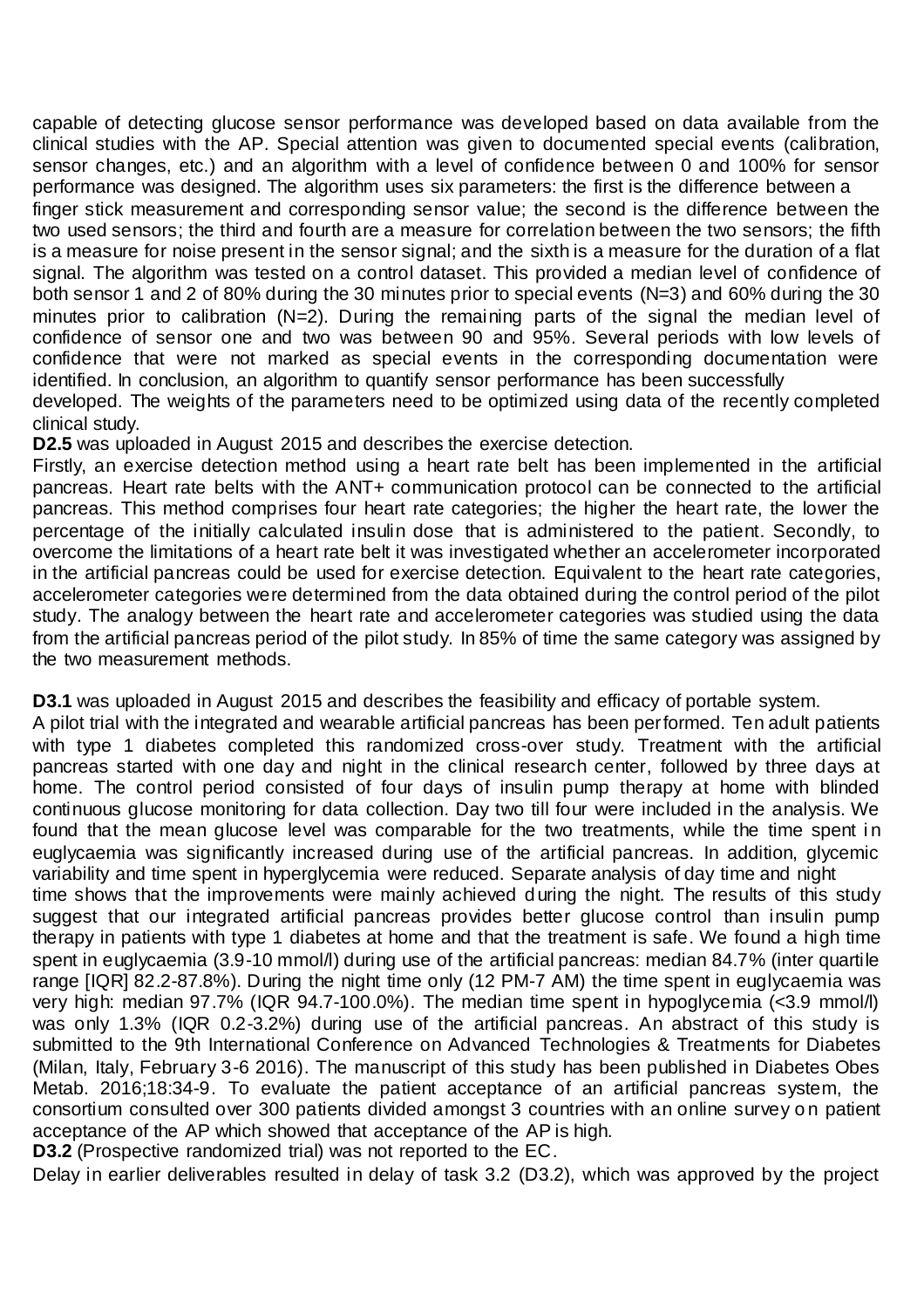officer. Unfortunately, this task could not been performed during the extension of 9 months due to the delay in earlier deliverables, as already communicated to the project officer.

**D3.3** was uploaded in February 2014 and describes the user questionnaire.

Together with INR, PRO and GRZ, AMS managed to assemble data from over 300 online surveys from diabetes patients of 3 countries (Germany, Austria and the Netherlands). Overall, the patient acceptance of the AP was high, with higher acceptance in the Netherlands than in Austria and Germany. The survey also allowed patients to make remarks about the AP and having to wear the two glucose sensors and two infusion sets and on the size of the AP. Based on these remarks, further development of the AP to reduce the size and the number of needles as well as patient education seems indicated.

Additionally, the in vitro exposure of continuous glucose sensors to glucagon solutions was completed. It was observed that all glucose sensors maintained stability, sensitivity and linearity when exposed to a specific glucagon solution. The pH value of the glucagon solution is pivotal for the stability and sensitivity of the measurements by the glucose sensors. The in vivo studies on the effect of glucagon solutions on glucose metabolism at the infusion site were also completed. Ethical approval for performing the study on 'single-port technique for glucose sensing and delivery of insulin and glucagon' was obtained in July/August 2015. The study was started in the last week of August 2015 and completed in the beginning of October 2015.

**D4.1** was uploaded in august 2013 and describes the in vitro exposure of continuous glucose sensors to glucagon.

It was observed that all glucose sensors maintained stability, sensitivity and linearity when exposed to the glucagon solution from Novo Nordisk (NOV). However, when the glucose sensors were exposed to the glucagon solution from Eli Lilly, they all suffered instability and a major loss of sensitivity. The different pH values of the solutions are suspected to be the reason for the different behavior of the sensors when operated in the NOV versus Lilly glucagon solutions.

**D4.2** was uploaded in September 2014 and describes in vivo studies on the effect of glucagon solutions on glucose. The human study was performed in 10 diabetic subjects. The observed attainment of a stable interstitial-to-plasma glucose ratio during the delivery of the hormones and the reattainment of pre-administration values following termination of the hormone delivery suggest that glucose measurement, insulin delivery and glucagon delivery can be combined and performed at a single tissue site.

**D4.3** was uploaded in October 2015 and describes the single-port technique for glucose sensing and delivery of insulin and glucagon. This task was started in month 26. First, using the results of Task 1 and 2 (D4.1 and D4.2), a glucagon delivery unit was integrated into our previously developed single-port treatment device [\(https://ec.europa.eu/digital-agenda/en/news/artificial-pancreas-whats-status\)](https://ec.europa.eu/digital-agenda/en/news/artificial-pancreas-whats-status). Then, a study protocol was designed to test in diabetic patients the feasibility of combined glucose sensing and delivery of glucagon and insulin at a single adipose tissue site using the constructed bihormonal single-port prototype. Ethical approval for performing this study was obtained in July/August 2015. The outcome of this study suggest that glucose sensing, insulin delivery and glucagon delivery may be combined and simultaneously performed at a single adipose tissue site. Such a combining of glucose sensing and infusion of insulin and glucagon at a single tissue site (single-port treatment approach), would allow a drastic reduction in the size of a bi-hormonal artificial pancreas system, which in turn could increase patient convenience and enhance acceptance of diabetes treatment with such a system.

Due to the terminated participation of Novo Nordisk in November 2014, TA 5.1 could not been completed. However, collaboration with another pharmaceutical company, regarding a glucagon analogue, was established.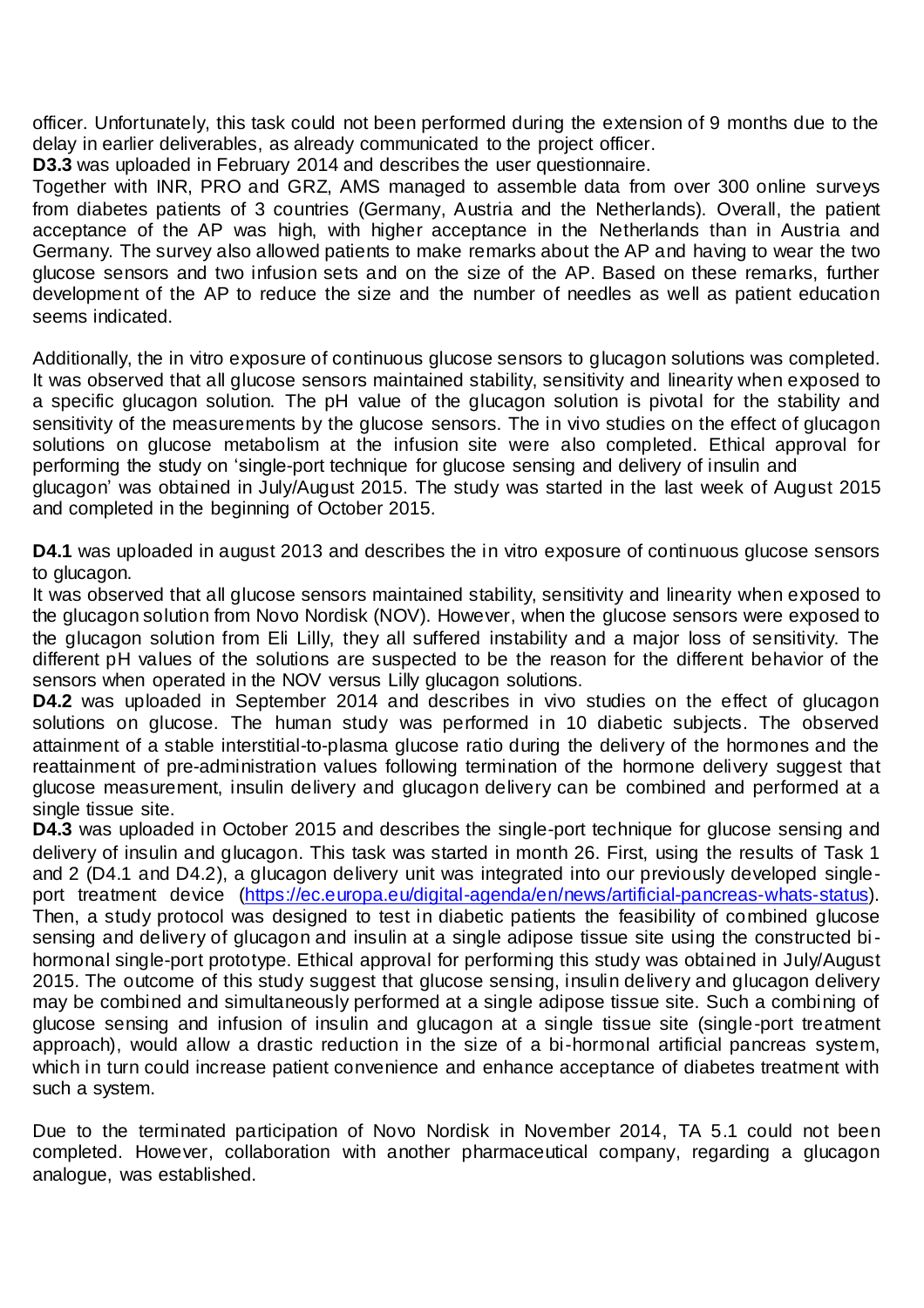**D5.1** could not been submitted to the EC to the fact that Novo Nordisk terminated participation in November 2014. The main reason for this decision is that the use of current reconstituted glucagon solution in the planned multicenter trial at the end of the project would requite extensive physical and chemical stability testing by Novo Nordisk. Recently, collaboration between a pharmaceutical company specializing in the development of protein drugs, Inreda and the AMC was established. A stable glucagon analogue will be used in a clinical trial to be performed outside the consortium. Following expected positive results, this glucagon analogue is likely to become available for the final PCDIAB clinical trial.

**D5.2** was uploaded in august 2015 and describes the glucagon dynamics (repeated dosing).

Two clinical studies were conducted in type 1 diabetes patients in order to evaluate glucagon's waning effect on the hepatic glucose production during intermittent hyperglucagonaemia produced by repeated

subcutaneous glucagon administration. The goal of the first clinical study was to assess glucagon's waning effect on the hepatic glucose production under fed and fasted conditions. Unfortunately, the study was performed only on four instead of, as originally planned, seven type 1 diabetes subjects owing to the frequent occurrence of undesirable effects (nausea and vomiting) related to the administered dose of glucagon. The results from the four studied subjects suggest that glucagon's potency to increase the hepatic glucose production is comparable under fed and fasted conditions.

As no difference in glucagon action between the two metabolic states was seen in the four subjects, a new study protocol was designed to determine in diabetic patients the duration of glucagon's waning effect on the hepatic glucose production. To avoid the occurrence of nausea and vomiting, the administered glucagon dose per injection was reduced to one half of the dose administered in our first study. This time the study was completed as planned in 5 subjects. The results of the study suggest that the waning of glucagon's effect on the hepatic glucose production may not be influenced by

carbohydrate ingestion and/or the length of the time interval between two successive glucagon administrations.

**D5.3** was uploaded in august 2015 and describes the dose response.

The study was conducted as an open, randomised 3-period cross-over experiment in six otherwise healthy patients with type 1 diabetes. At each of the 3 periods, different blood glucose levels were established in 4 steps (8, 6, 4, and 2.8 mmol/L), and a predetermined glucagon dose was given at each glucose level. The sequence of glucagon dosage schedules for the three periods was randomized (A: 0.11 mg at first 3 blood glucose levels and 1.00 mg at the fourth, B: 3 x 0.22 mg and 0.66 mg, C: 3 x 0.44 mg and 0.33 mg). In summary, subcutaneous administered glucagon produces a predictable pharmacodynamic response at lower doses than the usual rescue dose and across a range of hypo- to hyperglycaemic blood glucose levels. This information can be used to further optimize the control algorithms of bihormonal closed-loop systems. The results were presented at the scientific sessions of the American Diabetes Association Meeting in June 2014 and the European Association for the Study of Diabetes in September 2014, both as a poster. A manuscript was published: Blauw H, Wendl I, DeVries JH, Heise T, Jax T, PCDIAB consortium. Pharmacokinetics and pharmacodynamics of various glucagon dosages at different blood glucose levels. Diabetes Obes Metab. 2016;18:34-9, PMID: 26343550.

The potential impact of the PCDIAB project lies in simplified and improved diabetes care, the enhancement of the quality of life for patients with diabetes, diminished occurrence of diabetes related complications and diminished health costs in the long run. Also, the project will strengthen competitiveness of European industry across a complete value chain involving large, mid-sized and small companies, enabling Europe to lead progress in artificial pancreas systems. Finally, the project will put European research and clinical organizations in leading positions with an increased number of high-skilled jobs in the medical device industry.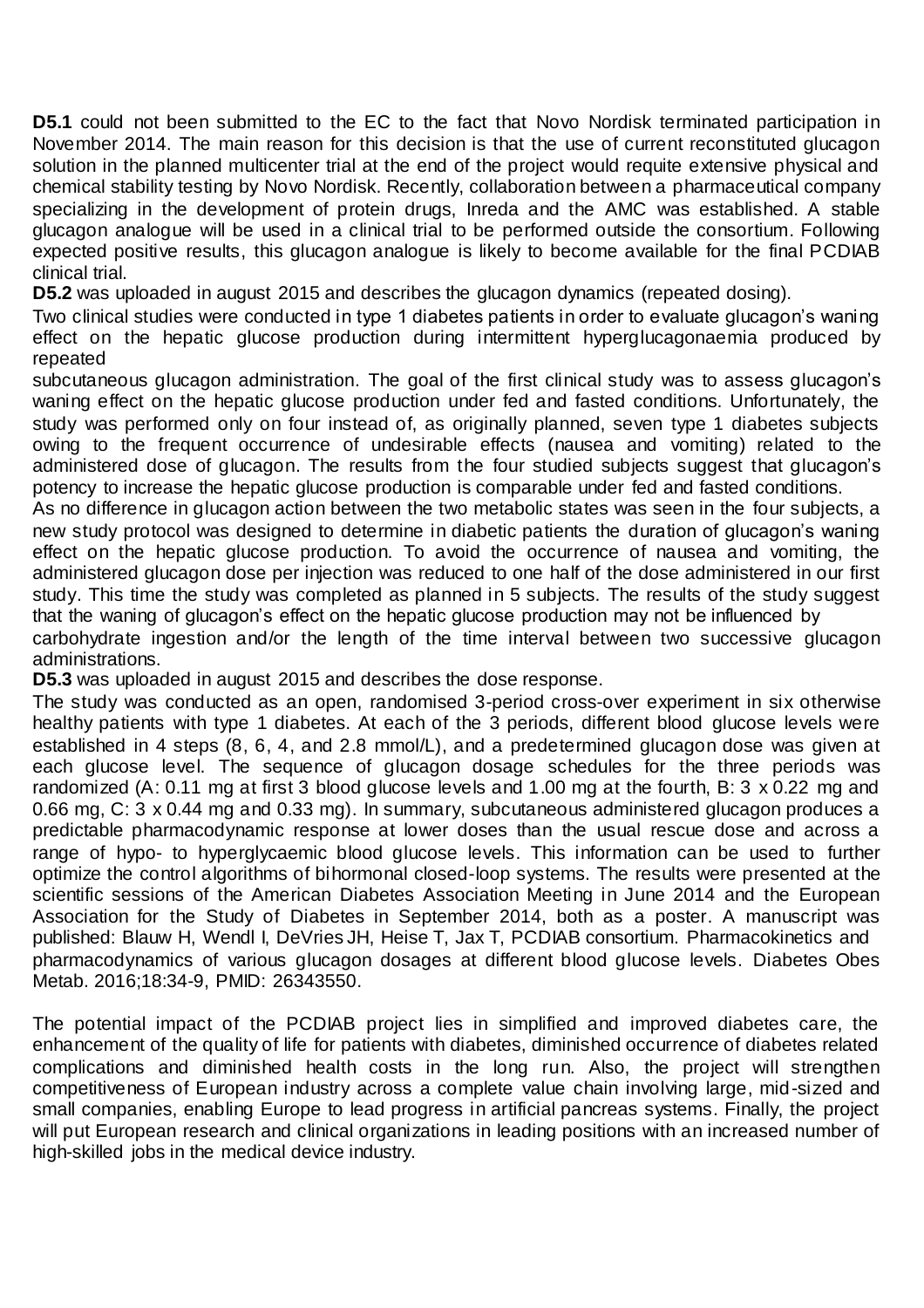Expected final results:

We expect to optimize the current artificial pancreas system which will be: -portable -including small pumps for continuous subcutaneous insulin and glucagon infusion

-including a continuous glucose monitoring performance alert

-responsive to the meal intake and activities of the patient

-CE marked

In addition we developed another single port prototype, which will be developed in parallel, for use in a research setting only.

Through the development of the artificial pancreas, patients with insulin treated diabetes will be in control to achieve near-normal glucose levels while avoiding hypoglycaemia within their home. We investigated user-acceptance in different countries and the results will be implemented into our market strategy. The final market product will be CE marked and ready for production, leaving some room for final changes to improve usability or adjustments to specific disposables.

Potential impact/expected use:

The developed bihormonal portable artificial pancreas system with automated closed–loop glycaemic control will monitor glucose and treat diabetes patients wherever they go and take into account their meal intake and activities. In addition, the AP will stimulate patients to participate more actively in their care process. Both factors will improve the quality of life of the artificial pancreas users.

The incorporation of a continuous glucose monitoring performance alert in the artificial pancreas in combination with the subcutaneous needle obstruction alert for insulin and glucagon administration, low battery alert, hypo-, and hyperglycaemia alert will improve the management of the glucose levels. Moreover it will enable diabetes patients to achieve tight glycemic control and will increase their willingness to do so. This is expected to result in a decrease of clinical complications and hospital admissions due to hyper- or hypoglycaemia.

All these expected outcomes will lead to a breakthrough in the field of diabetes health systems. The outcomes will

a) improve disease management through more precise measurement of health status and involvement of the patients in their care process, increase the worldwide access of patients to better, secure and safe personalized health systems and reduce hospitalization and its costs without compromising the health care quality and

b) reinforce the leadership and innovation of the industrial partners and contribute to the knowledgebased society and accelerate the establishment of standards on personal health systems for diabetes.

In preparation of the dissemination PCDIAB results, at the TU a group of 14 bachelor and master students have carried out research into the technology acceptance of the artificial pancreas by patients, nurses and physicians, in order to be able to stimulate the dissemination of the artificial pancreas in the market. In addition, it will enable us to train and educate patients, nurses and physicians about the artificial pancreas. The students in collaboration with the PhD student and project leader of the UT constructed a questionnaire based on exiting scales. The main conclusions of their joint research were that characteristics of the individual and the product as well as influence in the social environment have an important effect on the intention to use the artificial pancreas of patients, nurses and physicians. For example, the perceived usefulness of the artificial pancreas was an important predictor of the intended use in all three groups. The results were disseminated through the following online available theses [\(http://essay.utwente.nl/view/year/\):](http://essay.utwente.nl/view/year/)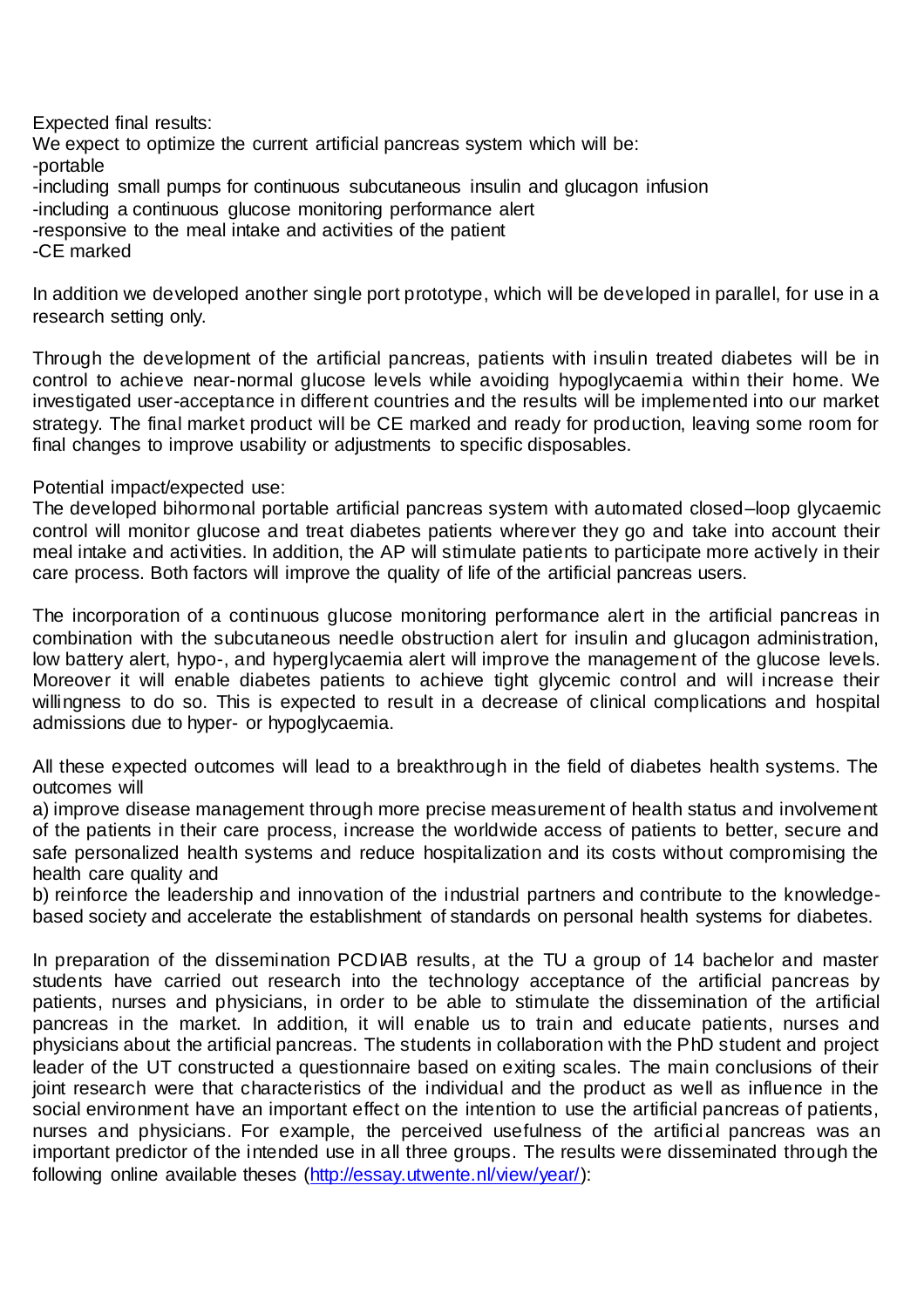- Bolks, E.J. (2014). Awareness, Knowledge and Acceptance of the Artificial Pancreas by Patient. Bachelor thesis University of Twente.
- Klabbers, W. J. W. (2014). A physicians' decision-making process in prescribing an artificial pancreas is influenced by their perceived social expectations of patients. Bachelor thesis UT
- Preussner L. B. (2014). Market introduction implications of the artificial pancreas a comparison between influencing market introduction factors, similarities and differences across the Netherlands, Germany and Austria. Bacelor theis of UT
- Schnarr, J. (2014). The Moderating Effect of Treatment Type on the Relationship Between Diabetes Patients' Treatment Satisfaction and Their Intention to Use an Artificial Pancreas. Bachelor thesis University of Twente.
- Schnarr, R. (2014). Influence of Sex on Product Characteristics' and Subjective Norm's Impact on the Acceptance of the Artificial Pancreas. Bachelor thesis University of Twente.
- Schönbeck, L (2014). Innovations in medical technology The influence of personal and product characteristics on physicians' acceptance of the Artificial Pancreas. Bachelor thesis University of Twente.
- Albers, M. (2015). The effect of the social influence of a diabetes nurse's working environment on the intention to recommend the artificial pancreas as a treatment method for Diabetes Type 1. Bachelor thesis University of Twente.
- Dirkes, S. (2015). To what extent do product characteristics and age have an impact on patient's intention to use the artificial pancreas? Bachelor thesis University of Twente.
- Muche, L (2015). The Influence of Nurses' Individual Characteristics on Their Intention to Advise an Artificial Pancreas. Bachelor thesis University of Twente.

• Taros, T. (2015). The extent to which product characteristics of new innovations influence nurses' intention to advise them. Bachelor thesis University of Twente.

• Hüer, L (2015). Influence of Technology Readiness and Age on a Physician's Intention to Pre scribe the Artificial Pancreas. Bachelor thesis University of Twente.

• Wilhelm, A. (2015). Market segmentation of diabetes type 1 patients as potential consumers of the Artificial Pancreas. Bachelor thesis University of Twente.

• Uncu, C. (2014). The effect of stakeholders' general beliefs of technology on perceived usefulness and eventually intention to use a product in medical innovation management: A review of type 1 diabetes patients and physicians in the Netherlands. Master thesis University of Twente.

Based on the results of this study, among others, the UT is implementing in collaboration with INR a communication plan. This communication plan aims to include 1) what information will be communicated, 2) when it will communicated, 3) how it will be communicated, 4) who will communicate it and 5) how reactions to new information communicated are handled.

An overview of PCDIAB dissemination activities:

Publications:

- *Blauw H, Wendl I, DeVries JH, Heise T, Jax T, PCDIAB consortium. Pharmacokinetics and pharmacodynamics of various glucagon dosages at different blood glucose levels. Diabetes Obes Metab. 2016;18:34-9.*
- *Blauw H, van Bon AC, Koops R, DeVries JH, PCDIAB consortium. Performance and safety of an integrated bihormonal artificial pancreas for fully automated glucose control at home. Diabetes Obes Metab. 2016;18:671-7*
- *Blauw H, Keith-Hynes P., Koops R., DeVries JH. A Review of Safety and Design Requirements of the Artificial Pancreas. Annals of Biomedical Engineering. In press*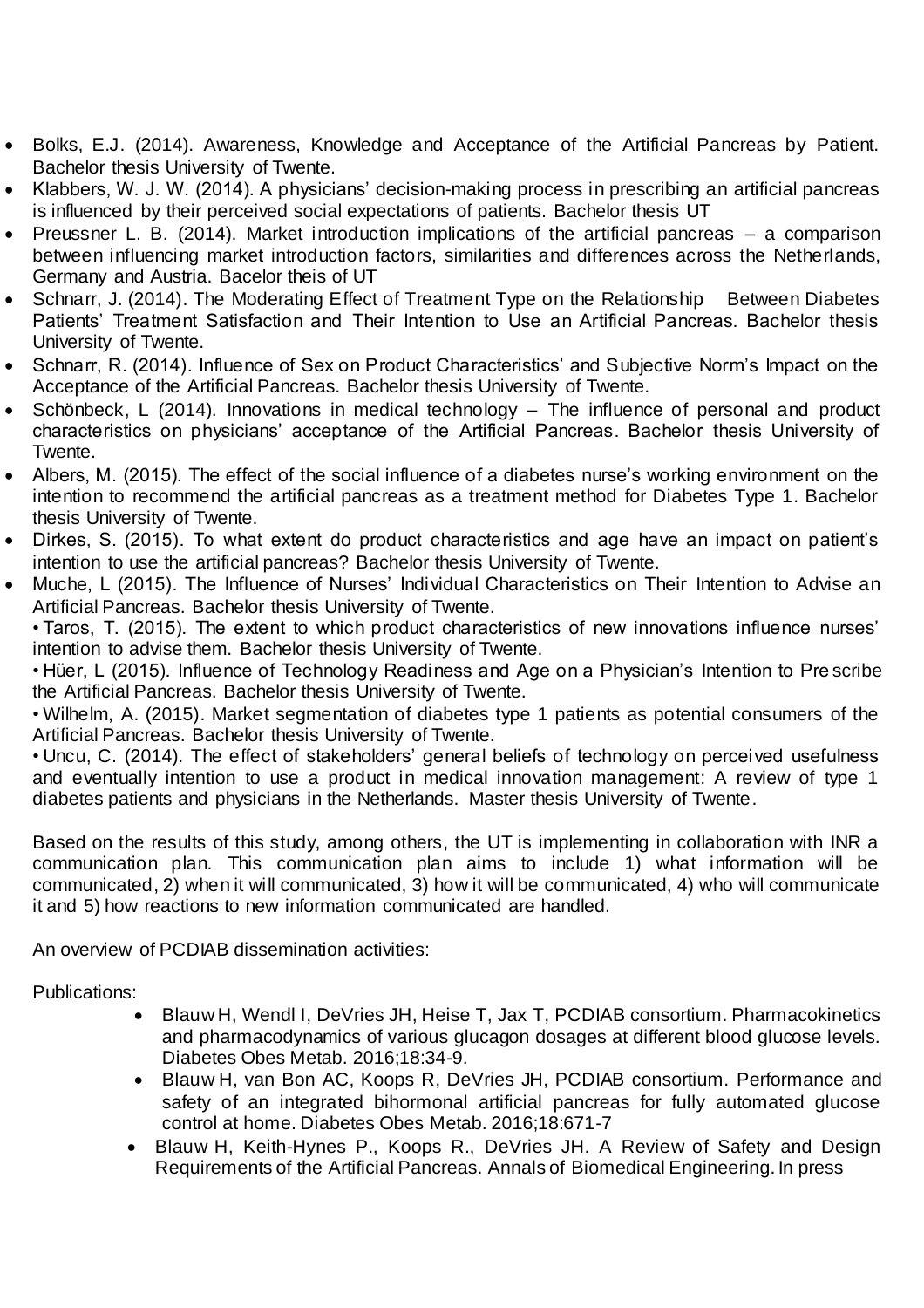*Blauw H, T. Oukes, A.M. von Raesfeld Meijer, J.H. DeVries. (in progress) Acceptance of and user experience with AP for Diabetes Technology and Therapeutics. Target journal: Diabetes Technology & Therapeutics*

*The technology acceptance studies resulted in an ATTD poster and will be further developed into two scientific publications:*

- *Oukes, T., Blauw, H., DeVries, JH. and Raesfeld, A. von (in progress) The acceptance of the artificial pancreas by persons with Diabetes Type 1 Diabetes: the difference between invited and self-selected patients. To be submitted in 2016 to: Diabetes Technology & Therapeutics*
- *Oukes, T., Lebbink, E.., DeVries, JH. and Raesfeld, A. von (in progress) The acceptance of the artificial pancreas by health care professionals: the influence of personal characteristics, product features and the social environment. To be submitted in 2016 to: Diabetes Technology & Therapeutics*

*The single-port activities are expected to result in the following publications:*

- *Regittnig W, Urschitz M, Lehki B, Mader JK, Kojzar H, Ellmerer M, Pieber TR. Bolus Delivery with Insulin Pumps in Type 1 Diabetic Patients: Effect of Bolus Delivery Speed on Insulin Absorption from Subcutaneous Tissue. Submitted to Diabetes Technology and Therapeutics, 2016*
- *Tschaikner M, Jungklaus M, Ajsic A, Tuca A, Pieber TR, DeVries JH, Regittnig W, on behalf of the PCDiab consortium. Combining Glucagon and Insulin Infusion with Glucose Sensing in Subcutaneous Adipose Tissue of Type 1 Diabetes Patients. Prepared for submission to Diabetes Care, 2016*
- *Tschaikner M, Powell K, Jungklaus M, Fritz M, Ellmerer M, Hovorka R, Lane S, Pieber TR, Regittnig W. Miniaturization of the Artificial Pancreas by Conjoining Glucose Sensing and Insulin Delivery in Subcutaneous Adipose Tissue. Submitted to Biosensors and Bioelectronics, 2016*
- *Regittnig W, Urschitz M, Lehki B, Mader JK, Kojzar H, Ellmerer M, Pieber TR. Bolus Delivery with Insulin Pumps in Type 1 Diabetic Patients: Effect of Bolus Delivery Speed on Insulin Absorption from Subcutaneous Tissue. Submitted to Diabetes Technology and Therapeutics, 2016*

PCDIAB has established the PCDIAB website www.pcdiab.eu in December 2012. This website contains information regarding the PCDIAB research project and the consortium partners. This website also contains a secured domain only accessible for consortium partners and this is used to distribute documents of general use within the consortium. See deliverable report D6.11 and D6.12 for more detailed information.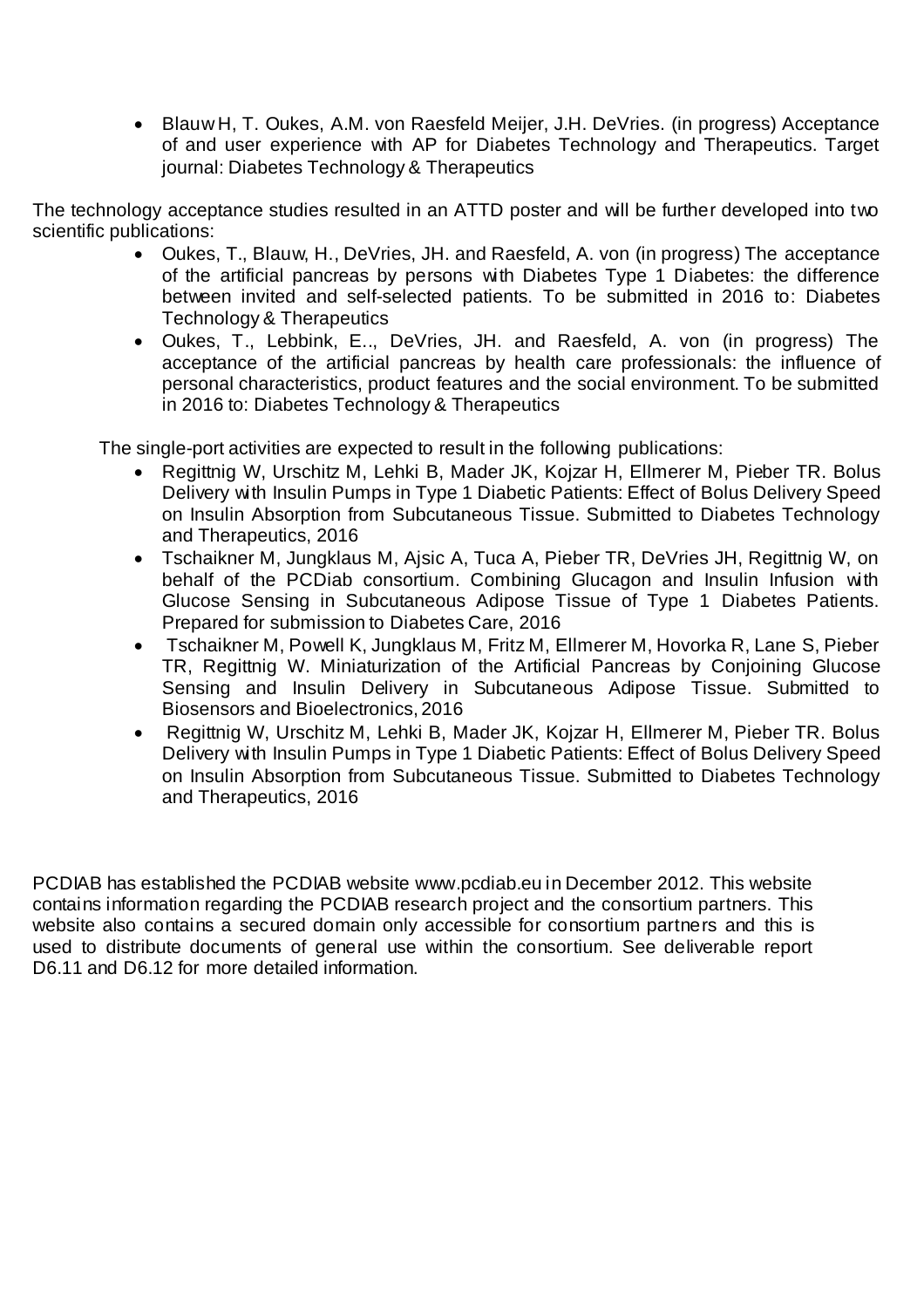

The PCDIAB project is published HorizonHealth.eu webportal: (http://www.horizonhealth.eu/project/portable-bihormonal-closed-loop-diabetes/192) which is an initiative by the CommHERE network to improve communication on the outcome of EU funded health research projects to the general public and the media.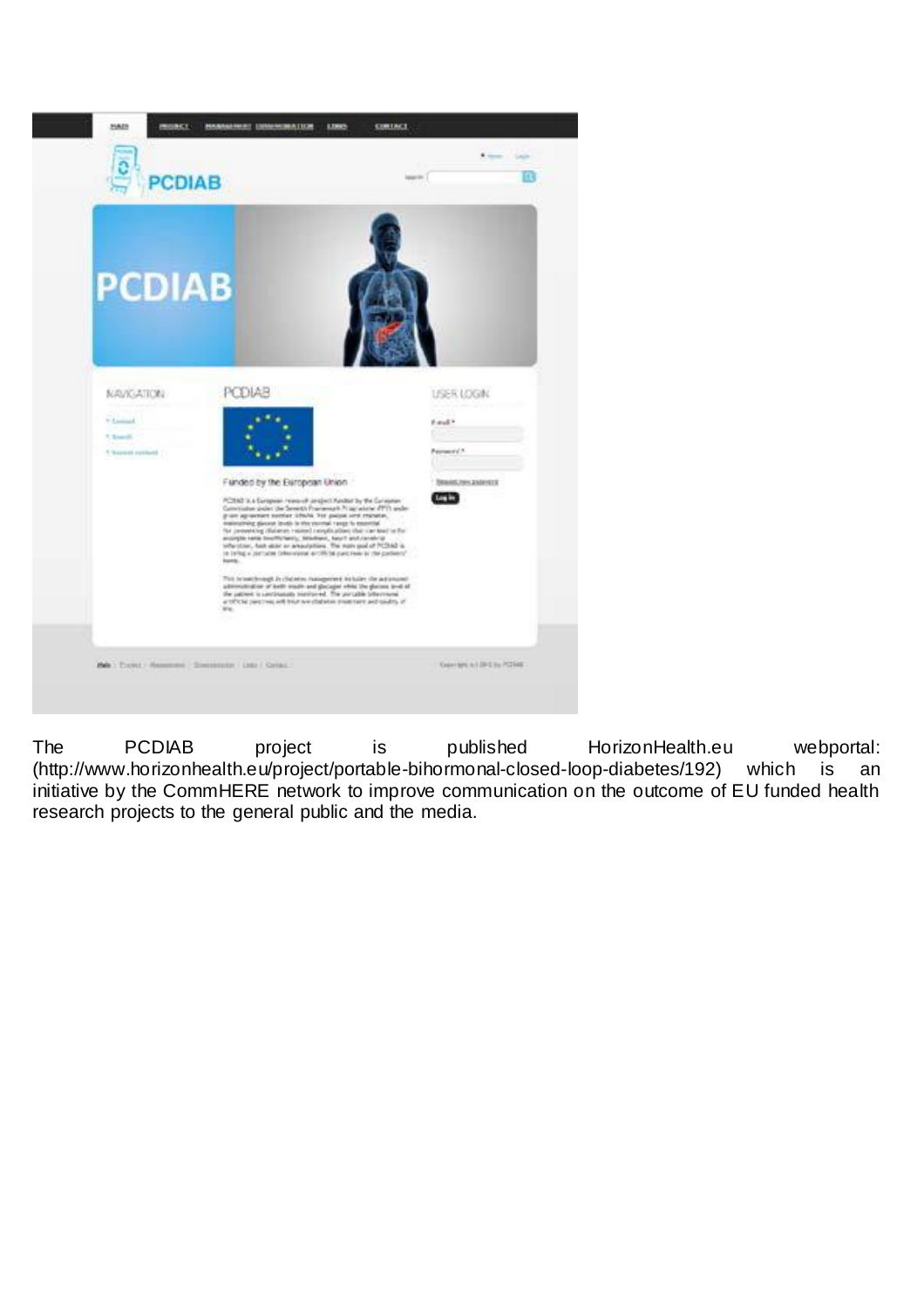

PCDIAB was represented at the MDL-day (MDL stands for maag darm lever corresponding to gastroenterology and hepatology) in the AMC organized for the public at large on October 6th 2013. The picture below gives an impression of this event.



INR gave several presentations to a diverse range of stakeholders. At UT a presentation was